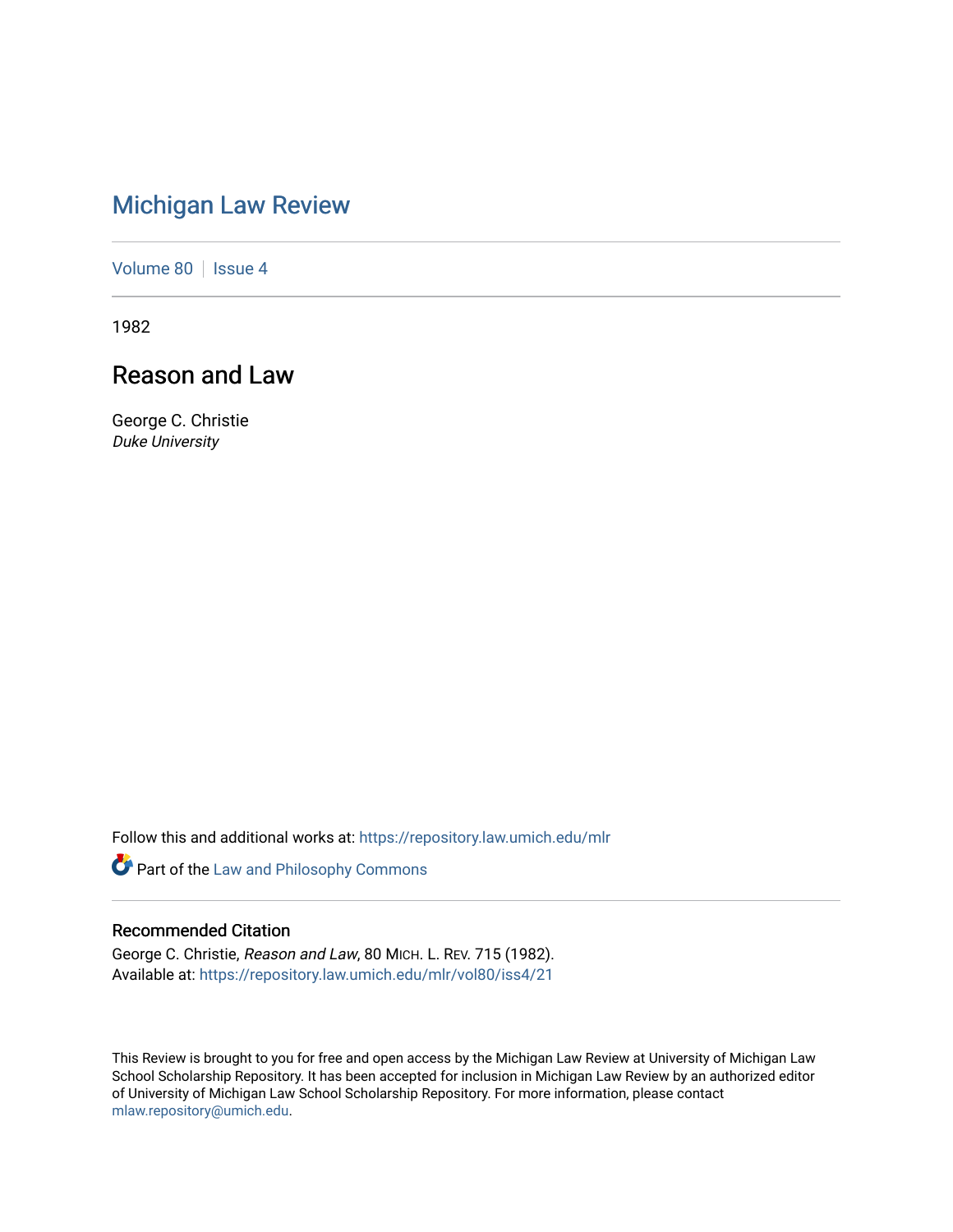## **REASON AND LAW**

*George C. Christie\** 

JUSTICE, LAW, AND ARGUMENT: ESSAYS IN MORAL AND LEGAL REASONING. By *Chaim Perelman* with an introduction by *Harold J. Berman.* Dordrecht, Holland: D. Reidel Publishing Co. 1980. Pp. xiii, 181. Cloth \$28.50; paper \$10.50.

*Justice, Law, and Argument* is a collection of seventeen of Chaim Perelman's essays on "moral and legal reasoning" that span a period of over thirty-five years. When Professor Perelman of the Universite Libre de Bruxelles began his illustrious career almost forty years ago, he shared the common view of many legal and moral philosophers that the most a scholar interested in the question of justice could do was to isolate the ultimate value judgments underlying our basic conceptions of law and morality.<sup>1</sup> While one could criticize the application of any particular notion of justice to concrete circumstances as being more or less consistent with that notion  $-$  in short, one could criticize the application of the rules of justice as arbitrary<sup>2</sup> -the choice of any specific concept of justice over another could not be subjected to criticism. An individual's choice of ultimate values was beyond philosophical analysis (p. 55). According to the conventional wisdom, philosophers could identify moral issues, but could not resolve them.

In the course, however, of examining the nature of informal ar $g$ umentation  $-$  which resulted in the publication, in collaboration with Mme. Olbrechts-Tyteca, of the now classic, *The New Rhetoric: A Treatise on Argumentation*<sup>3</sup> — Perelman concluded that this was not

2. It is because the idea of justice is structurally associated with the notion of consistency that, as Perelman notes, "justice . . . is the characteristic virtue of the reasonable man." P. 34. Moreover, Perelman notes, justice may not be the only ultimate value to which we subscribe. To the extent that the "just" solution may conflict with other values that we accept, the just solution may itself be criticized as "arbitrary." *See* pp. 92-94.

3. C. PERELMAN & L. OLBRECHTS-TYTECA, THE NEW RHETORIC (J. Wilkinson & P. Weaver trans. 1969). This work was originally published in French as TRAITE DE L'ARGUMENTATION in 1958. Among Perelman's other works published in English are THE

James B. Duke Professor of Law, Duke University. A.B. 1955, J.D. 1957, Columbia University; S.J.D. 1966, Harvard University. - Ed.

<sup>1.</sup> He thus early on identified at least six rather widely held concepts of justice: (1) to each the same thing;  $(2)$  to each according to his merits;  $(3)$  to each according to his works;  $(4)$  to each according to his needs; (5) to each according to his rank; and (6) to each according to his legal entitlement. P. 2. In the course of his studies, he concluded that these six divergent ideas of justice shared one common structural property, which was that people placed (according to whatever criterion that might be chosen) in essentially the same category should be treated as equals. Pp. 20-22, 84.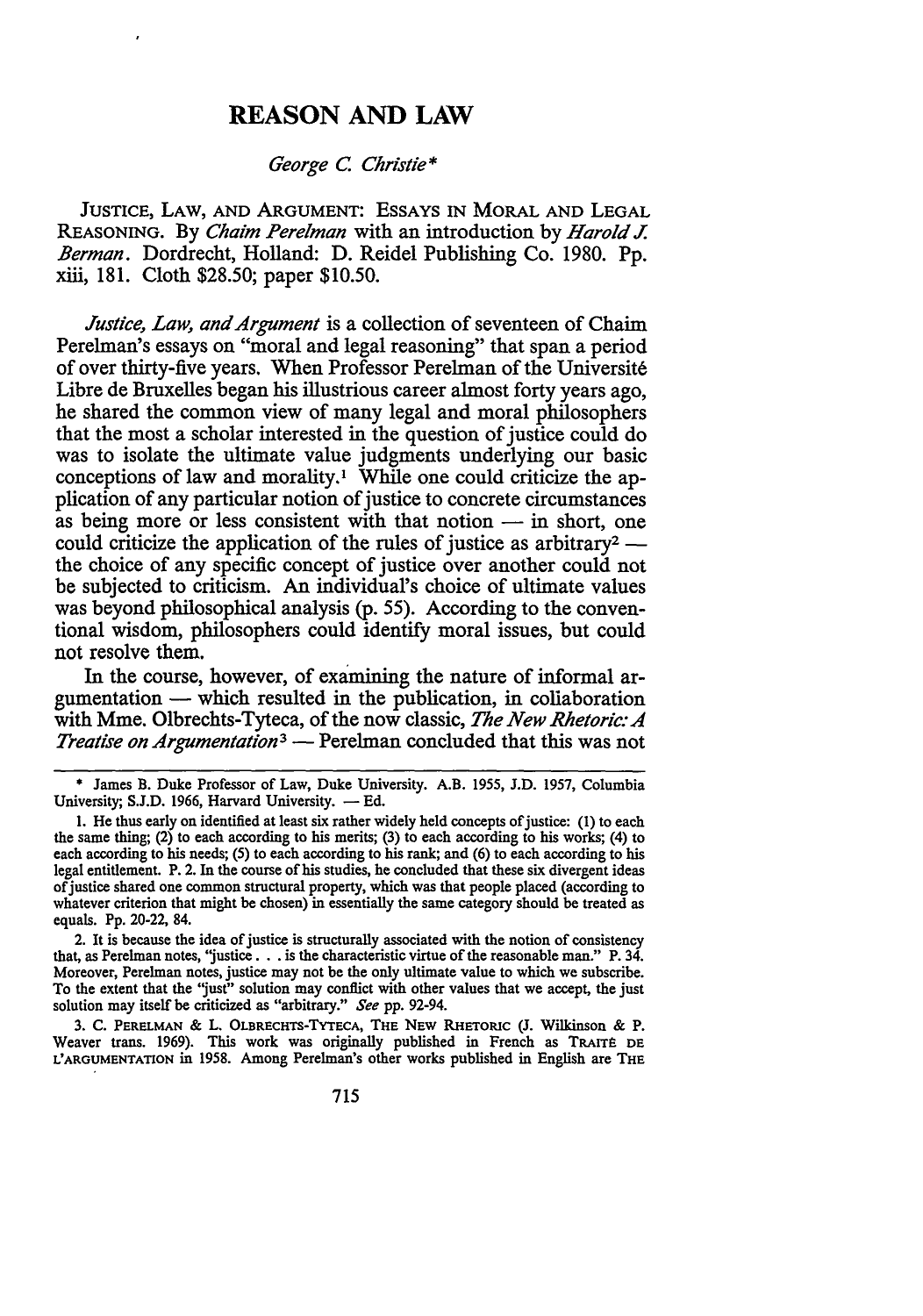all that could be said on the subject (pp. 57-61).4 Despite what many philosophers, especially since Descartes and Spinoza, had contended, there was a tradition in Western thought that refused to confine philosophical reasoning to conclusions that had been arrived at by some sort of deductive process. At least since the time of Aristotle, philosophers have studied how people have sought to persuade others of the reasonableness of their arguments and conclusions, and of the reasonableness of the courses of action that they have espoused.

One of the particularly important insights developed by Perelman in *The New Rhetoric* was his concept of the "universal audience."5 While most argument, particularly in an advanced and technologically complex society, is addressed increasingly to a specialized audience sharing not only particular values but highly specialized knowledge, everyone at some time or other speaks to an audience that is limitless and unchanging. A moral or legal philosopher does so, for example, when he explores society's basic notions of justice and the good. Whether there is in fact any such identifiable entity as a universal audience is, of course, a moot question.6 Nevertheless, by acting as if such an audience did exist we reaffirm our belief that there are such things as "truth" and "reason." One might add that, without something like a belief in a universal audience, how could we preserve our own sanity and break out of the constraints of a sterile solipsism? In the present collection of essays, Perelman makes the following statement about the need of the philosopher to address the universal audience:

The activity of the philosopher, master of wisdom and guide for actions, consists in taking a stand correlative to his vision of the world; it is based on selection, on choice. The danger of choice is partiality neglecting opposing points of view and closing one's mind to the ideas of others. The difficulty of the philosopher's task is that, like a judge, he must arrive at decisions while remaining impartial. That is why the philosopher's rationality will be founded on a rule common to all tribunals worthy of that name: *Audiatur et a/tera pars.* In philosophy, opposing points of view must be heard, whatever their nature or their source. This is a fundamental principle for all philosophers who do

*5. See* C. PERELMAN & L. OLBRECHTS-TYTECA, *supra* note 3, at§§ 7, 16-18, 28.

6. Perelman points out that even in argument addressed to particular audiences, "the audi-ence .•• is always a more or less systematized construction." *Id* at § 4, al 19. The only essential point is that the speaker's "construction of the audience should be adequate to the occasion." *Id* 

IDEA OF JUSTICE AND THE PROBLEM OF ARGUMENT (J. Petrie trans. 1963); a collection of essays published as JUSTICE (1967); THE NEW RHETORIC AND THE HUMANITIES (1980); and THE REALM OF RHETORIC (W. Kluback trans.) (forthcoming).

<sup>4.</sup> Perelman declares that it was his reluctance to accept the conclusion that the choice of ultimate values was purely arbitrary, particularly in the light of the Nazi experience, that led him to embark with Mme. Olbrechts-Tyteca on this inquiry. P. 149.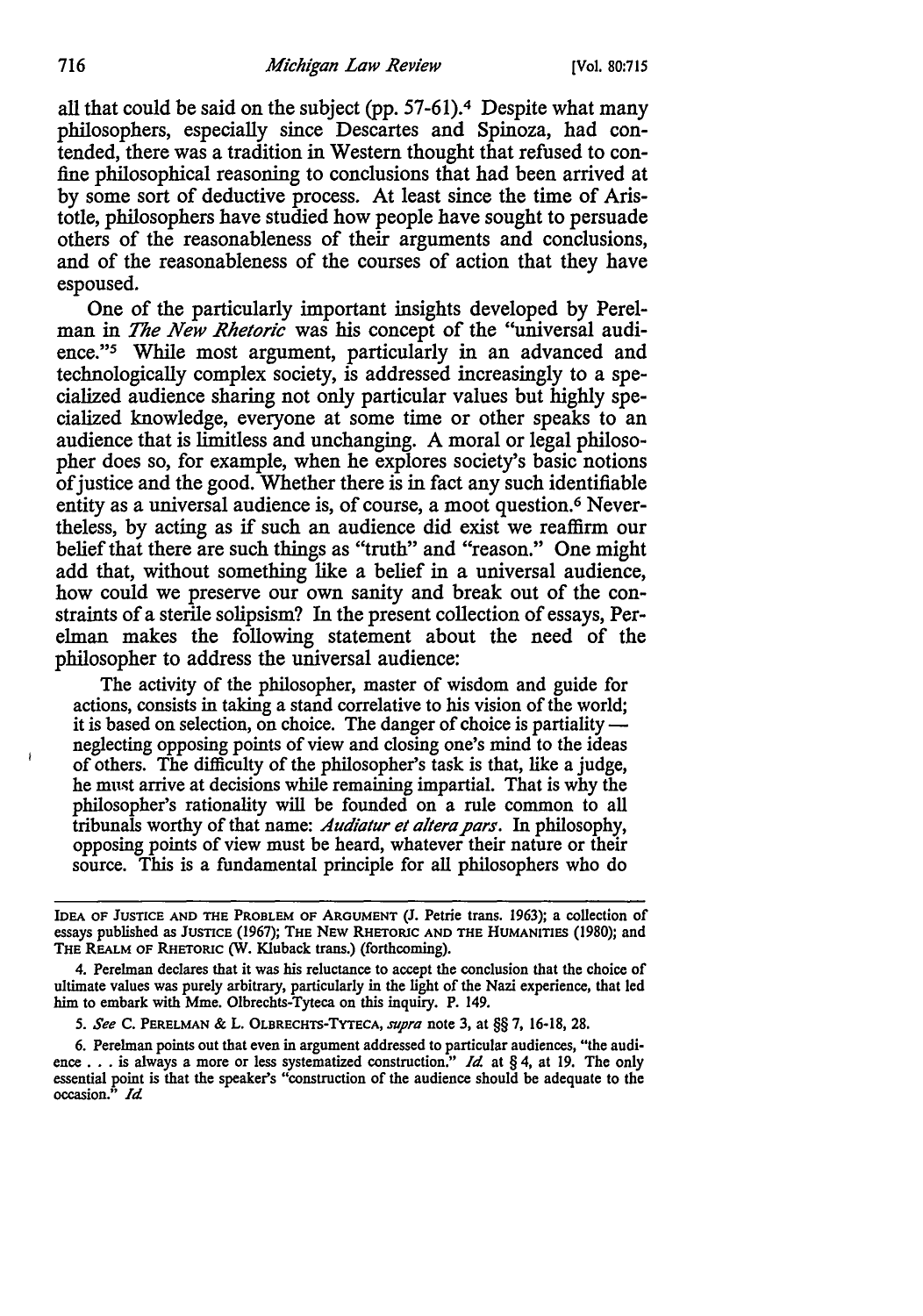not believe that they can found their conceptions on necessity and selfevidence; for it is only by this principle that they can justify their claim to universality.

Just as a judge, after he has heard the parties, must choose between them, so a philosopher cannot grant the same validity to all opinions. Many of the theses and values submitted to his scrutiny represent interests and aspirations of limited scope and conflict with views of universal import. To the extent that the philosopher bases his decisions on rules that ought to be valid for all mankind, he cannot subscribe to principles and values that cannot be universalized, and which could therefore not be accepted by the universal audience to which he addresses himself. [P. 71.]

The philosopher, in short, can make value judgments that have some degree of universality, but to do so, he must believe that he can persuade the "universal audience" to accept his premises.

The search for accepted principles and values upon which to base informal argumentation is, of course, difficult, particularly as the composition of the audience is expanded over time and distance. There are, however, certain techniques, certain structural presumptions that can be called upon for assistance. It is a recurring feature of all human reasoning, but particularly of legal reasoning, for instance, that it is change that needs justification (pp. 28, 134). This is why the doctrine of stare decisis is so compelling. Even in a world where everything is accepted as relative, nevertheless, as a practical matter, all human communication needs some starting points that are accepted as at least provisionally valid by the participants in any discussion. This is particularly true when people have to decide what to do.<sup>7</sup> For want of anything better, whatever actually exists, particularly if its existence is of long standing, 8 seems to be a natural starting point.

In pursuing this line of thought, Perelman several times stresses how valuable the paradigm of legal reasoning is for the moral philosopher. To accept the paradigm of mathematics, as so many moral

P. 28 (emphasis in original).

<sup>7.</sup> Perelman comments:

Since Hume many have pointed out that one cannot logically deduce a right from a fact, nor what ought to be from what is. But no logical deduction is made when one is dealing with behavior that is customary, or with a situation that is traditional. It is only when someone maintains that what ought to be is different from what is that proof has to be supplied. Proof is incumbent upon the man who asserts that the customary action is un-<br>just, not upon him who acts in accordance with custom. It is presumed that what is, is what ought to be: Only in upsetting a presumption must proof be given. The principle of inertia thus plays an indispensable stabilizing role in social life. This does not mean that what is must remain forever, but rather that there should be no change without reason. *Change only must be justified.* 

<sup>8.</sup> Compare this to Hume's observation concerning the legitimacy of governments in which he stated that the firmest foundation of "the right of magistry" is *"long possession."* D. HUME, A TREATISE OF HUMAN NATURE, Bk. III, Pt. II, § X, at 556. (L. Selby-Bigge ed. 1888) (emphasis in original).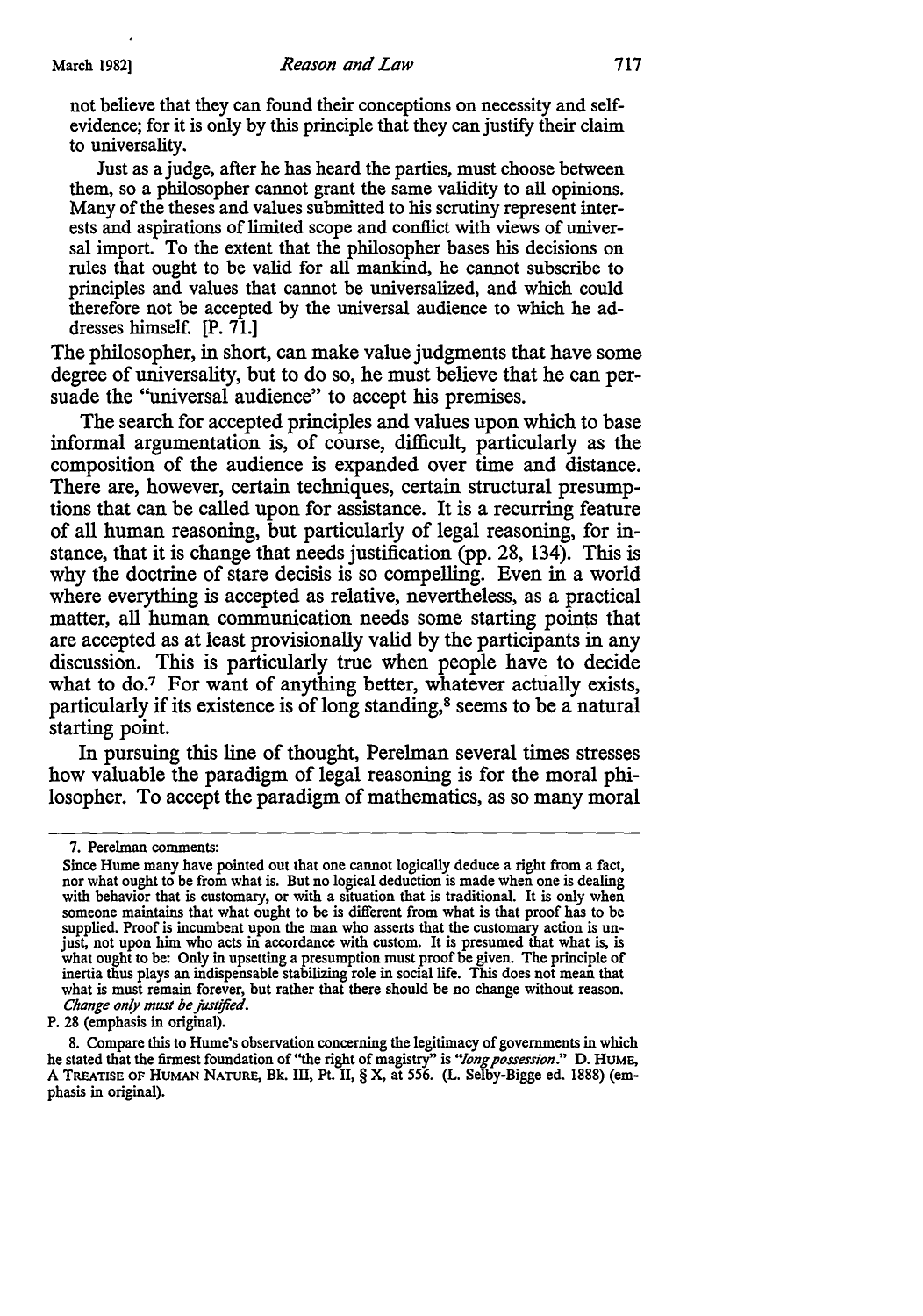philosophers since Descartes and Spinoza have done, is to reduce moral philosophy to the trivial and prevent it from examining the most basic moral questions by making these questions essentially undecidable.<sup>9</sup> But in contrast to the apparent clarity of mathematics — whose clarity is in large part owing to the fact that it is a product of conceptual abstraction - law and philosophy are characterized by what Perelman calls "confused notions." $10$  We could not hope to begin to make sense out of the complexity of the world, Perelman claims, without the use of these vague, flexible concepts. General notions of justice and equity, which often are at variance with the literal text of particular laws, are typical illustrations. Much of informal argumentation, whether in law or in philosophy, is concerned with the attempt to apply and to use these notions in the resolution of the concrete controversies presented for decision.

As a method of informal argumentation, however, legal reasoning has at least two features not shared by philosophy: Its premises are more generally accepted and (perhaps most important) it has an authoritative decision-making procedure. The moral philosopher, by contrast, can never close off a discussion (p. 71). He must continue to deal indefinitely with any reasonable objection to his conclusions.

Perelman stresses, however  $-$  and I think this is important  $-$  that despite the presence of an authoritative decision-maker, rules of law cannot be considered to function analogously to the rules of a game. Games are played in artificial and narrowly circumscribed environments. Law and morality confront a much more complex reality:

In fact, however precise a law may be, it cannot enumerate all situations in which, for unforeseen reasons, it cannot be applied. At best, it will contain clauses such as "case of superior force," "the invincible force of events," "extraordinary situation," which limit its application. In the end, therefore, it is the judge or the police who must interpret it in each concrete situation.

To see a legal text only as a means in terms of an end and not a statement which is applicable in any circumstances voids any assimilation of a legal rule to a game rule. The game rule evades all conflict and is, by definition as long as it is uninterrupted artificially, isolated from reality. If we see in law only a normative structure and are unaware of the functions of law in society, then the pure theory of law, for methodological reasons, risks the separation of the legal system from

<sup>9.</sup> *See* pp. 163-67. For a recent discussion examining and decrying the movement in the nineteenth century away from an Aristotelian to a formal model of legal reasoning, see Siegel, *Tlte Aristotelian Basis* ef *English Law 1450-1850, 56* N.Y.U. L. REV. 18 (1981).

<sup>10.</sup> *See* ch. 10 (''The Use and Abuse of Confused Notions"). There is an obvious parallel here to Gallie's "essentially contested concepts." *See* Gallie, *Essentially Contested Concepts, 56* PROC. ARISTOTELIAN SocY. (n.s.) 167 (1956). *See generally* Christie, *Vagueness and Legal Language,* 48 MINN. L. REV. 885 (1964).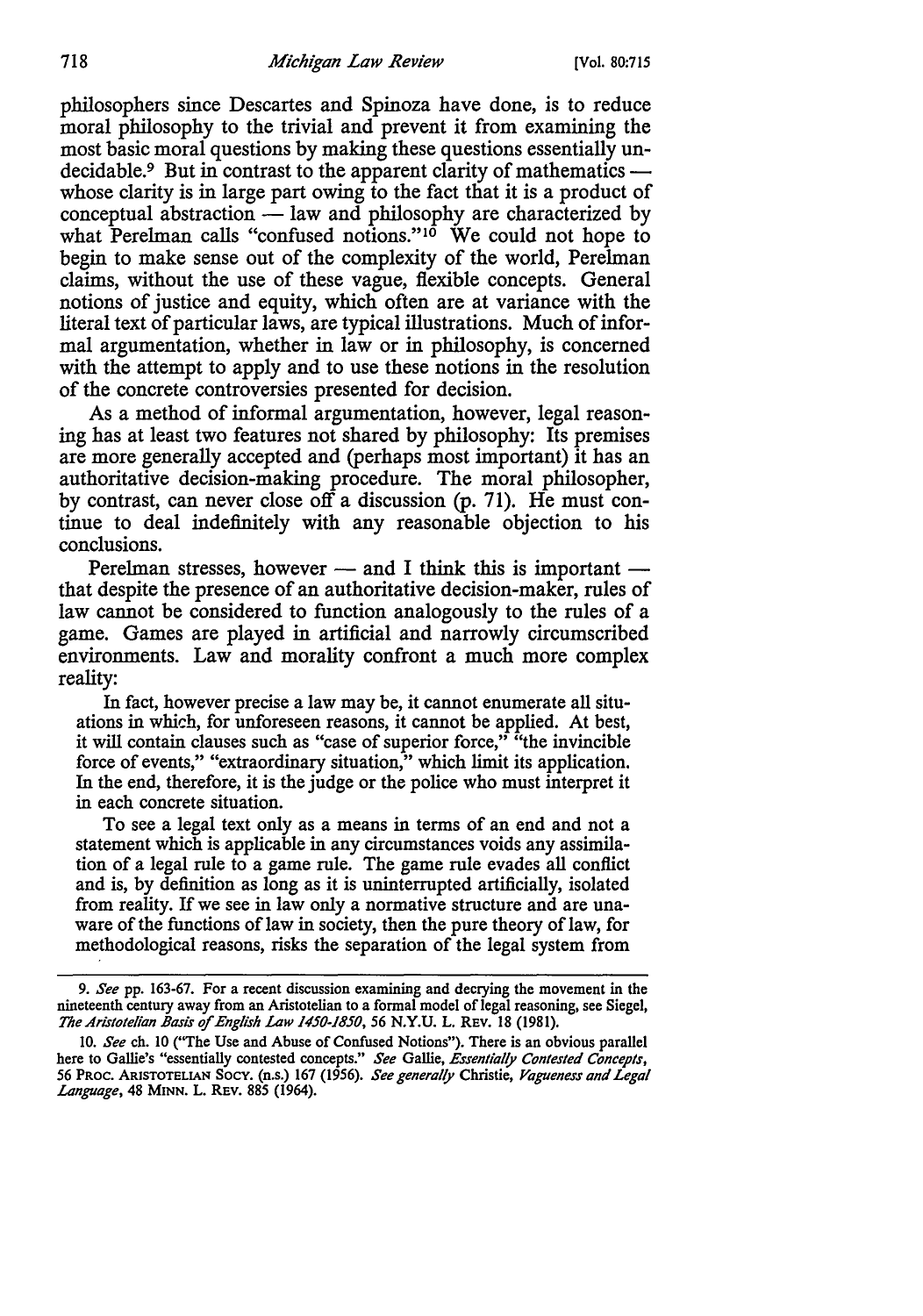its social and political context and background. In fact, in an abnormal situation, unforeseen by the legislature, we stand before a legal gap, which the responsible powers, the executive and then the judiciary, must, for better or worse, fill. [P. 154.]

For Perelman, the central characteristic of legal reasoning is that its premises, ''whatever they may be, whether it is a question of constitutional principles, of laws, of judiciary precedents in the *common law* system, or even of general principles of law, have never been considered as self-evident" (p. 168), that is, "as imposing themselves in an unambiguous fashion on all rational beings" (p. 168). "But, on the other hand," he continues, "neither have they ever been considered as arbitrary. Situated in a social, political, and historical context, they find, in this context, reasons which explain and justify their acceptance" (p. 168). The consistent application of the rules of a game can be fairly well worked out in advance, but this cannot be done for legal rules, which must respond to conflicting demands for "social justice" (pp. 50-51).

The very indefiniteness of legal sources will necessarily produce contested cases, instances where informal argumentation cannot definitively resolve all the issues. The role of authority then becomes critical. For me, the most intriguing theme touched on in these essays is this relationship between law and authority. It is obvious, as Perelman notes (pp. 80, 121), that when a legal decision proceeds from generally accepted premises, that is, when these decisions are in accord with the customs and values of a community, the need to rely on authority or force is diminished. The real difficulties arise when the issues are difficult, and the answers appear uncertain. It is characteristic of societies in which the Western notion of the rule of law prevails that judges and other public officials are empowered in these circumstances to decide upon the reasonable solution. In the long run, of course, the decisions of authority must, on the whole, be accepted as reasonable by society. Otherwise the legitimacy of authoritative decision-makers, one might even say their ability to function as authorities, will be questioned. Although this ultimate fragility of authority has been accentuated in the modem social order, it still appears to be true that it is a central feature, indeed a requirement, of the rule of law that society allow authority to decide what is reasonable in contested cases.<sup>11</sup>

<sup>11.</sup> After mentioning, first, agreement as a form of express consensus and then custom as a form of implicit consensus, Perelman continues:

<sup>[</sup>T]he final form of *consensus* is indirect: the question of agreement upon a rule or precedent considered as just does not enter into it, rather it is a matter of trust placed in an authority which is accepted by the members of a community, whose decisions are binding and to which it will accordingly be just to conform. This will be a matter of religious authority such as God or his spokesmen for a religious community, or of a political authority such as a monarch, parliament or judge, whose powers will be admitted within the framework of an accepted ideology in the political community.

Pp. 91-92 (emphasis in original).